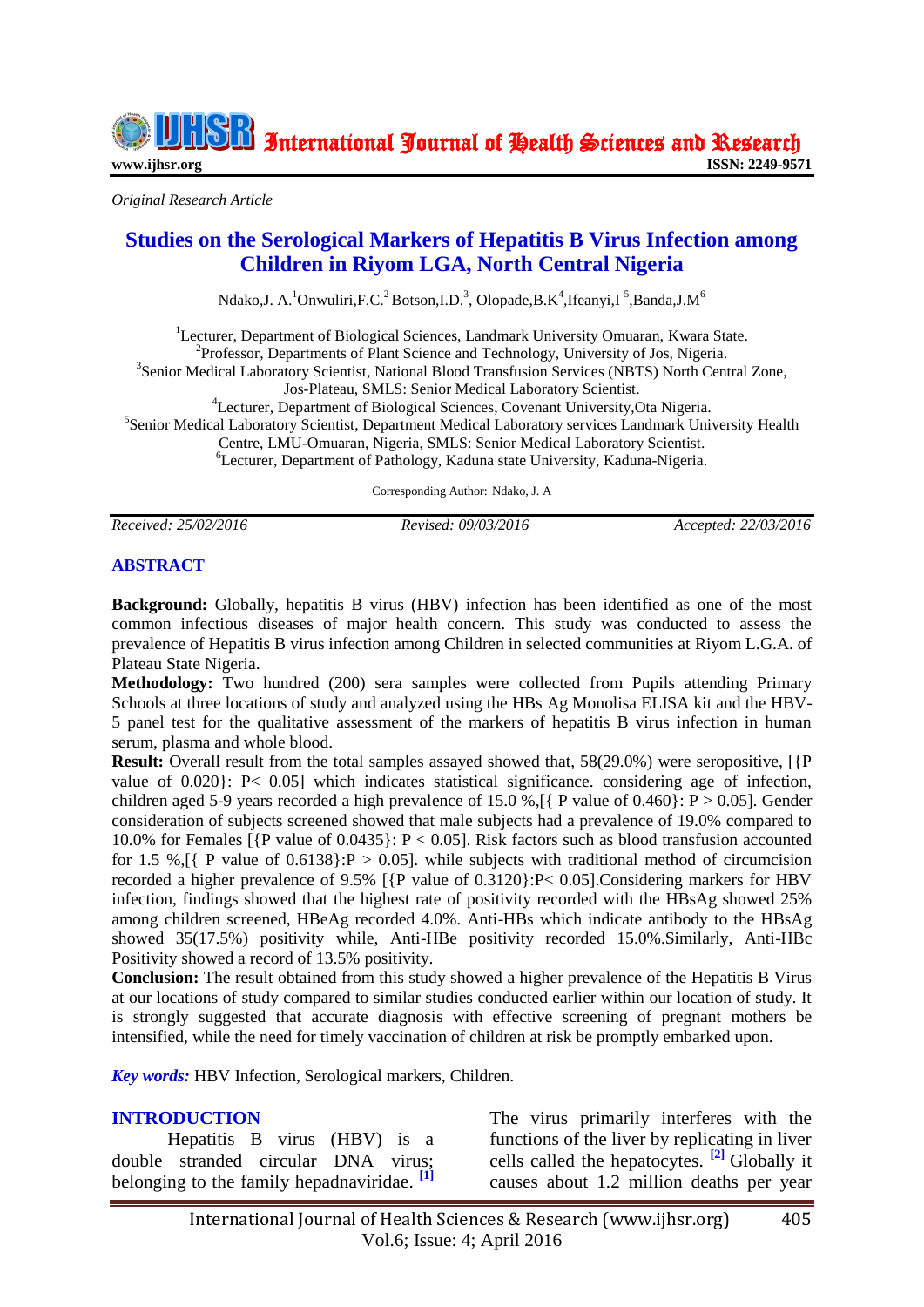due to its various complications including chronic hepatitis, liver cirrhosis, and liver cancer. An estimated 2 billion people have been infected with HBV, with 350-400 million of them remaining chronic carriers worldwide, **[3]** It has also been estimated that 25 - 30% these chronically infected persons are at high risk of death from liver cirrhosis and cancer (WHO, 2004). **[4]** In Africa, the number of HBV carriers is estimated to be about 50million representing about 10-20% of the general population and as many as 12.5 million will eventually diedue to complications from hepatitis B - chronic hepatitis, cirrhosis and hepatocellular carcinoma (HCC). **[5]**

Hepatitis B infection is hyperendemic in Nigeria. <sup>[6,7]</sup> In children, the infection occurs early in life and studies report hepatitis B surface antigen (HBsAg) prevalence rates of 20%while in adult population the rate varies from 10- 38%.Younger age at acquisition of infection continues to be the most important predictor of chronic carriage and those who develop chronic hepatitis B have a 15 - 40 %risk of developing the complications. **[8,9]** This chronicity is being due to their immature immune system. More than 95% of adults spontaneously recovers from an acute HBV infection as defined by clearance of the HBsAg from the blood, an effect that reflects the host's degree of immune response. **[8,10]**

Most primary infections are selflimited with clearance of virus and development of immunity. However, an estimated 3% to 5% of adults and up to 95% of children develop chronic HBV infection. <sup>[11]</sup> In endemic areas, most individuals are infected by vertical transmission. **[12]** In Africa, more than half of the population becomes HBV infected during their life time and about 8% of inhabitants become chronic carriers; most of the infections take place during delivery or infancy. <sup>[13]</sup> Transmission occurs when infected blood or body fluid from an infected person enters the body of another

who is not immune. **[14,15]**

Africans who are carriers of HBV are infected in early childhood, predominantly by horizontal transmission while Vertical transmission contributes 5- 15% - (occurring more in those with high viral load and actively replicating virus).Prevention of vertical transmission is extremely important since HBV infection in early life usually results in a chronic carrier state However, for probable genetic reasons, HBeAg positivity rates are much lower in African women of childbearing age. **[8,16]**

The global burden of the disease attributable to hepatitis B remains enormous, and this is largely due to lack of universal vaccination. Although high screening rates have been achieved among pregnant women, current efforts to identify and track infants born to HBsAg-positive mothers are inadequate. Advances in the prevention of perinatal HBV transmission will depend on improved health department identification, tracking, and case management of infants born to HBsAg-positive mothers. **[17]** Hepatitis B is preventable through vaccination and studies have confirmed protection following vaccination in both industrialized and non-industrialized communities. **[18]** Hence mass vaccination of the population should become paramount on a global scale, as this will decrease the reservoir of chronic carriers able to spread the virus.

The infectious virus consists of an outer envelope - HBsAg, the first Seromarker and one of the most useful markers of active or chronic hepatitis B infection, and an inner core made up of Hepatitis B core Antigen (HBcAg), found in acute or chronic infections and the eantigen (HBeAg), which serves as a marker of active viral replication. **[19,20]** Serologic markers for the diagnosis of Hepatitis B Virus (HBV) infection involves measurement of a panel of distinct HBV specific antigens and host antibodies that react to these antigens.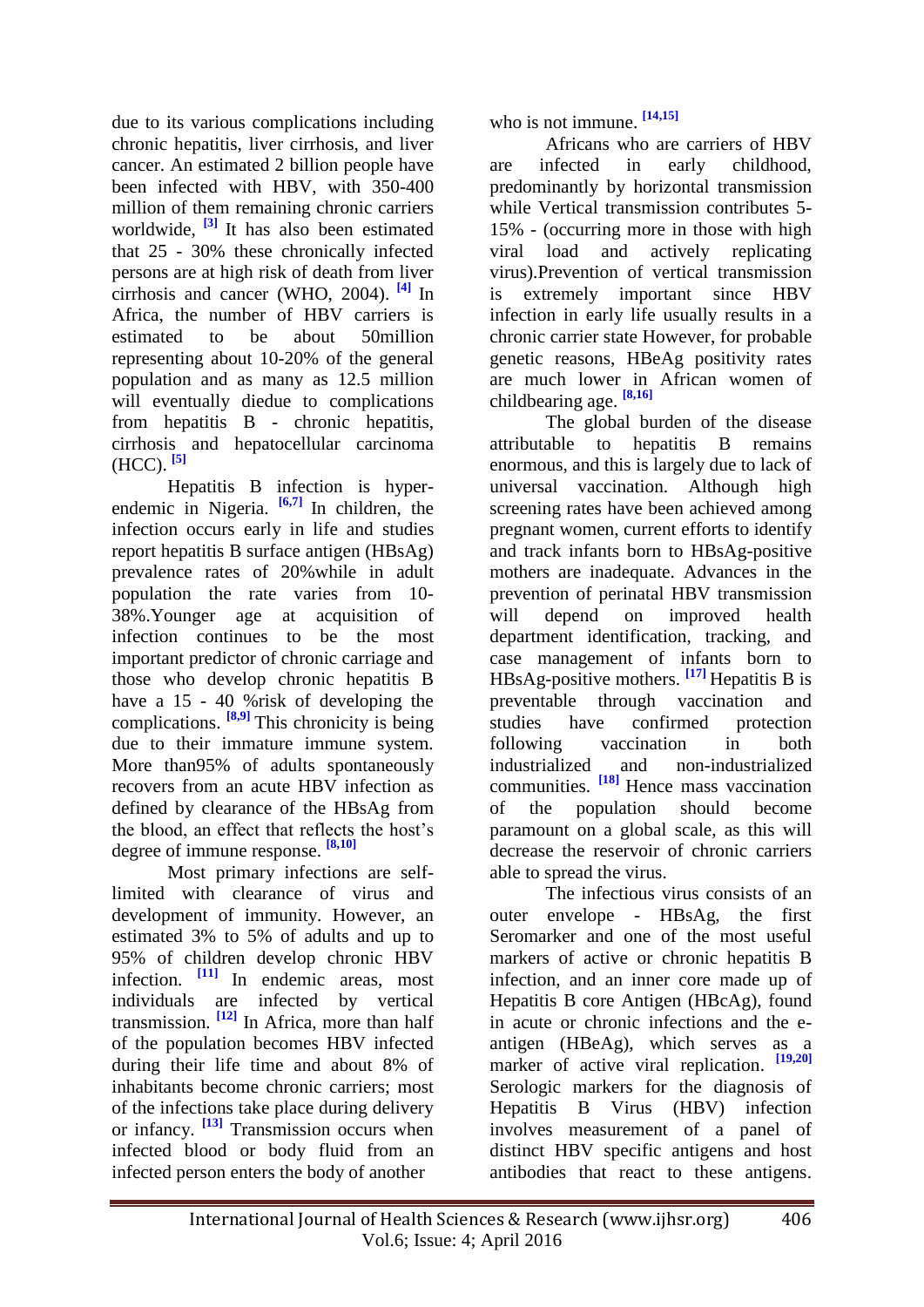**[21,22]** In general, the panel of responses can determine whether a patient is susceptible to infection, immune as a result of resolved infection, immune as a result of vaccination, acutely infected or chronically infected. **[23]**

### **MATERIALS AND METHODS**

#### *Study area*

The study was carried out at selected communities in Riyom Local Government areas of Plateau state, Nigeria.

#### *Ethical consideration*

Ethical approval for this research work was sought and obtained from the National Blood Transfusion Services (NBTS), North central zone Center-Plateau State Specialist Hospital-Jos Nigeria.

### *Informed consent*

Informed consent - both verbal and written, were obtained from the child and/or the parent (s). They were however duly educated on the need for and benefits of the study.

### *Study Population*

Subjects studied include two hundred (200) children aged 0-11years. A well-structured questionnaire was designed and administered for the study. This was used to obtain social and demographic information of consenting participants.

### *Inclusion and Exclusion criteria*

Subjects who gave informed consent through their parents or guardians and are asymptomatic by routine screening, were included in the study, subjects who had once been vaccinated with the required three doses of the vaccine and those who declined to offer consent were excluded from the study.

### *Collection and processing of specimens*

Three milllilitre (3ml) of blood samples were collected aseptically by venipuncture. Each blood sample obtained was transferred into a carefully labeled plastic microtitre tube containing ethylene diaminetetraacetic acid (EDTA) and stored in the refrigerator at  $4^{\circ}$ C.Each resultant supernatant (Plasma) was carefully decanted into a new labeled tube and stored at -20°C prior use.

### *Laboratory Analysis*

Assay of collected sample was carried out by HBsAg ELISA test reagent manufactured by Biorad Laboratories. Monolisa HBsAg ULTRA assay is a onestep enzyme Immunoassay technique of the "Sandwich" type for the detection of the surface antigen of the Hepatitis B virus (HBsAg) in the serum or plasma.

#### *Screening using the 5-panel test kits for Serological markers*

HBV-5 panel test for the qualitative assessment of the markers of hepatitis B virus infection in human serum, plasma and whole blood. The HBV Panel Test is an Immunochromatographic assay method to quickly detect five major markers of HBV infections, HBsAg, Anti-HBs (HBsAb), Anti-HBc (HBcAb), HBeAg and Anti-HBe (HBeAb) in human blood specimens.

### *Statistical analysis*

Data obtained were subjected to statistical analysis. Comparison of numerical variables between the study groups was done using Regression analysis to show relationship of the risk factors, the confidence intervals and the odd ratios. For independent and categorical data,  $X^2$ tests was performed-value of less than 0.005 (P<0.005) was considered significant. All statistical calculations were done using the Graph pad prism statistical software and the statistical package for social sciences (SPSS) to determine any significant relationship between infection rate, gender, age and risk factors.

### **RESULT**

Prevalence of HBV among the Children screened showed that Male subjects recorded a prevalence of (38)19.0% out of the 110(55.0%) subjects screened in this category. Compared to Females subjects with a prevalence of 20(10.0%) out of the 90(45.0%) screened, showing a statistical significance  $< 0.005$ .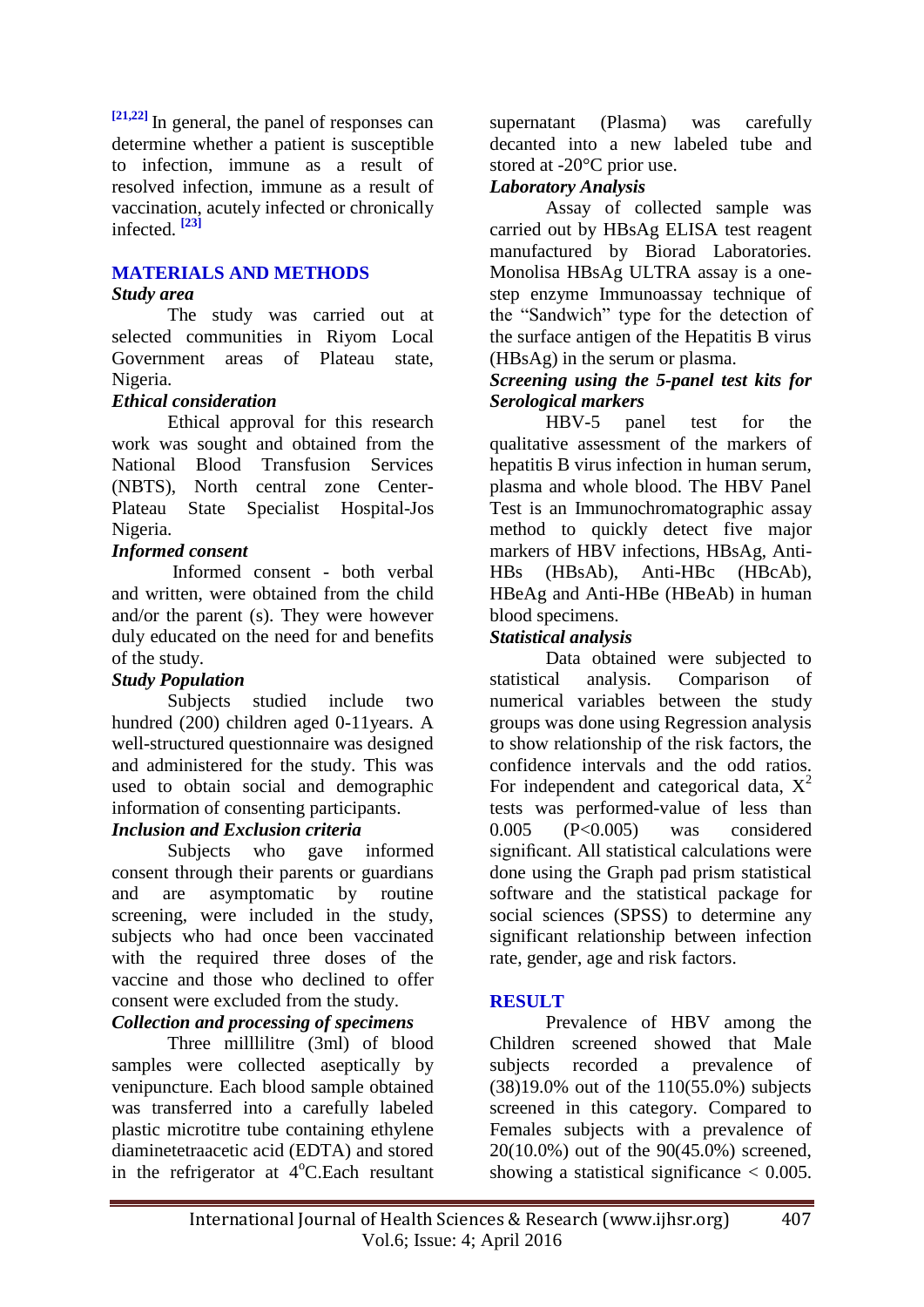(Table1). Based on Age, Children aged 5- 9years recorded the highest prevalence of 30(15.0%).This Prevalence on age of subjects in this category was found to be statistically insignificant, (Table 2).Risk factors among the Children screened showed that 19 (9.5%) prevalent was recorded among children that had history of circumcision with traditional birth attendance, this is closely followed by those who had their circumcision at Local Health Centers with a prevalence of 15(7.5%).(Table 3). Prevalence of 3(1.5%) was recorded among children with history

-

of blood transfusion and those with family history of HBV Infection. All the risk factors are statistically insignificant, P>0.005.(Table 4).Considering markers for HBV infection, findings showed that the highest rate of positivity recorded with the HBsAg showed 25% among children screened, HBeAgrecorded4.0%. Anti-HBs which indicate antibody to the HBsAg showed 35(17.5%) positivity while, Anti-HBe positivity recorded 15.0%.Similarly, Anti-HBc Positivity showed a record of 13.5% positivity) (Table 5).

| a waxay ah ay ayya aayya wayaay ya waaayaa waa uwa wwaxyy waxay waa u waa |                                  |                      |                      |         |      |           |  |  |
|---------------------------------------------------------------------------|----------------------------------|----------------------|----------------------|---------|------|-----------|--|--|
|                                                                           | <b>Total Number Examined (%)</b> | No. Positive $(\% )$ | No. Negative $(\% )$ | p-value | OR   | 95%C.I.   |  |  |
| <b>Sex</b>                                                                |                                  |                      |                      |         |      |           |  |  |
| Male                                                                      | 10(55.0)                         | 38 (19.0)            | 72 (36.0)            |         |      |           |  |  |
| Female                                                                    | 90 (45.0)                        | 20(10.0)             | 70 (35.0)            | 0.0435  | .842 | 0.98-3.48 |  |  |

| Table 2: Distributions of Children screened based on Age |                                                                                                              |          |           |       |      |               |  |  |  |
|----------------------------------------------------------|--------------------------------------------------------------------------------------------------------------|----------|-----------|-------|------|---------------|--|--|--|
|                                                          | 95%C.I.<br>No. Positive $(\% )$<br><b>Total Number Examined (%)</b><br>No. Negative $(\% )$<br>ОR<br>p-value |          |           |       |      |               |  |  |  |
| <u>Age</u>                                               |                                                                                                              |          |           |       |      |               |  |  |  |
| $0 - 4$                                                  | 41(20.5)                                                                                                     | 9(4.5)   | 32(16.0)  |       | 0.83 | $0.34 - 2.05$ |  |  |  |
| $5-9$                                                    | 84 (42.0)                                                                                                    | 30(15.0) | 54 (27.0) |       | 1.64 | $0.83 - 3.25$ |  |  |  |
| $10-14$                                                  | 75(37.5)                                                                                                     | 19(9.5)  | 56(28.0)  | 0.460 |      |               |  |  |  |

| Table 3: Distributions of Children screened based on risk Factors |  |
|-------------------------------------------------------------------|--|
|-------------------------------------------------------------------|--|

|                                               | <b>Total Number</b> | No. Positive  | No. Negative | p-value | OR   | 95%C.I.       |
|-----------------------------------------------|---------------------|---------------|--------------|---------|------|---------------|
|                                               | Examined $(\% )$    | $\frac{9}{6}$ | (%)          |         |      |               |
| <b>Exposure to risky lifestyles/behaviors</b> |                     |               |              |         |      |               |
| <b>Share toothbrush</b>                       |                     |               |              |         |      |               |
| Yes                                           | 16(8.0)             | 3(1.5)        | 13(6.5)      |         |      |               |
| No                                            | 184 (92.0)          | 55 (27.5)     | 129 (64.5)   | 0.5767  | 0.54 | $0.15 - 1.98$ |
| <b>History of circumcision:</b>               |                     |               |              |         |      |               |
| Hospitals/Clinics                             | 14(7.0)             | 4(2.0)        | 10(5.0)      | 0.84    |      | $0.23 - 3.03$ |
| <b>Local Health Centers</b>                   | 37(18.5)            | 15 (7.5)      | 22(11.0)     | 1.44    |      | 0.61-3.37     |
| <b>Traditional Birth</b>                      |                     |               |              |         |      |               |
| Attendance                                    | 59(29.5)            | 19(9.5)       | 40(20.0)     |         |      |               |
| Uncircumcised                                 | 0.000               | 0.000         | 0.000        | 0.3120  |      |               |

**Table 4: Distributions of Children screened based on Clinical History.**

|                              | <b>Number</b><br>Total<br>Examined $(\% )$ | No. Positive<br>$($ %) | No. Negative<br>$($ %) | p-value | <b>OR</b> | 95%C.I.        |
|------------------------------|--------------------------------------------|------------------------|------------------------|---------|-----------|----------------|
| <b>Clinical history</b>      |                                            |                        |                        |         |           |                |
| <b>Family history of HBV</b> |                                            |                        |                        |         |           |                |
| Yes                          | 15(7.5)                                    | 3(1.5)                 | 12(6.0)                |         |           |                |
| No                           | 185 (92.5)                                 | 55(27.5)               | 130(65.0)              | 0.5816  | 0.59      | $0.116 - 2.18$ |
| <b>Blood transfusion</b>     |                                            |                        |                        |         |           |                |
| Yes                          | 8(4.0)                                     | 3(1.5)                 | 5(2.5)                 |         |           |                |
| No                           | 192 (96.0)                                 | 55(27.5)               | 137(68.5)              | 0.6138  | 1.50      | $0.35 - 6.47$  |
| <b>Surgery</b>               |                                            |                        |                        |         |           |                |
| Yes                          | 4(2.0)                                     | 2(1.0)                 | 2(1.0)                 |         |           |                |
| No                           | 196 (98.0)                                 | 56(28.0)               | 140(70.0)              | 0.6280  | 2.50      | 0.34-18.19     |
| <b>Vaccination status</b>    |                                            |                        |                        |         |           |                |
| Yes                          | 15(7.5)                                    | 5(2.5)                 | 10(5.0)                |         |           |                |
| No                           | 185 (92.5)                                 | 53 (26.5)              | 132(66.0)              | 0.5873  | 1.25      | $0.41 - 8.82$  |

 $KEY: OR = Odd ratio.CI = Confidence Interval$ 

**Table 5 - Overall Prevalence of HBV markers among children screened**

|                 |                | HBsAg       | HBeAg     | Anti-HBs | Anti-HBe  | Anti-HBc  | <b>P-Value</b>      |
|-----------------|----------------|-------------|-----------|----------|-----------|-----------|---------------------|
| <b>CATEGORY</b> | <b>Results</b> | No. $(\% )$ | No. (%)   | No. (%)  | No. (%)   | No. (%)   |                     |
| Children        | Positive       | 50(25.0)    | 8(4.0)    | 35(17.5) | 30(15.0)  | 27(13.5)  |                     |
|                 | Negative       | 159(75.0)   | 192(96.0) | 165(82.0 | 170(85.0) | 173(86.5) |                     |
|                 | Total          | 200(100)    | 200(100)  | 200(100) | 200(100)  | 200(100)  | P <sub>0.0001</sub> |

 International Journal of Health Sciences & Research (www.ijhsr.org) 408 Vol.6; Issue: 4; April 2016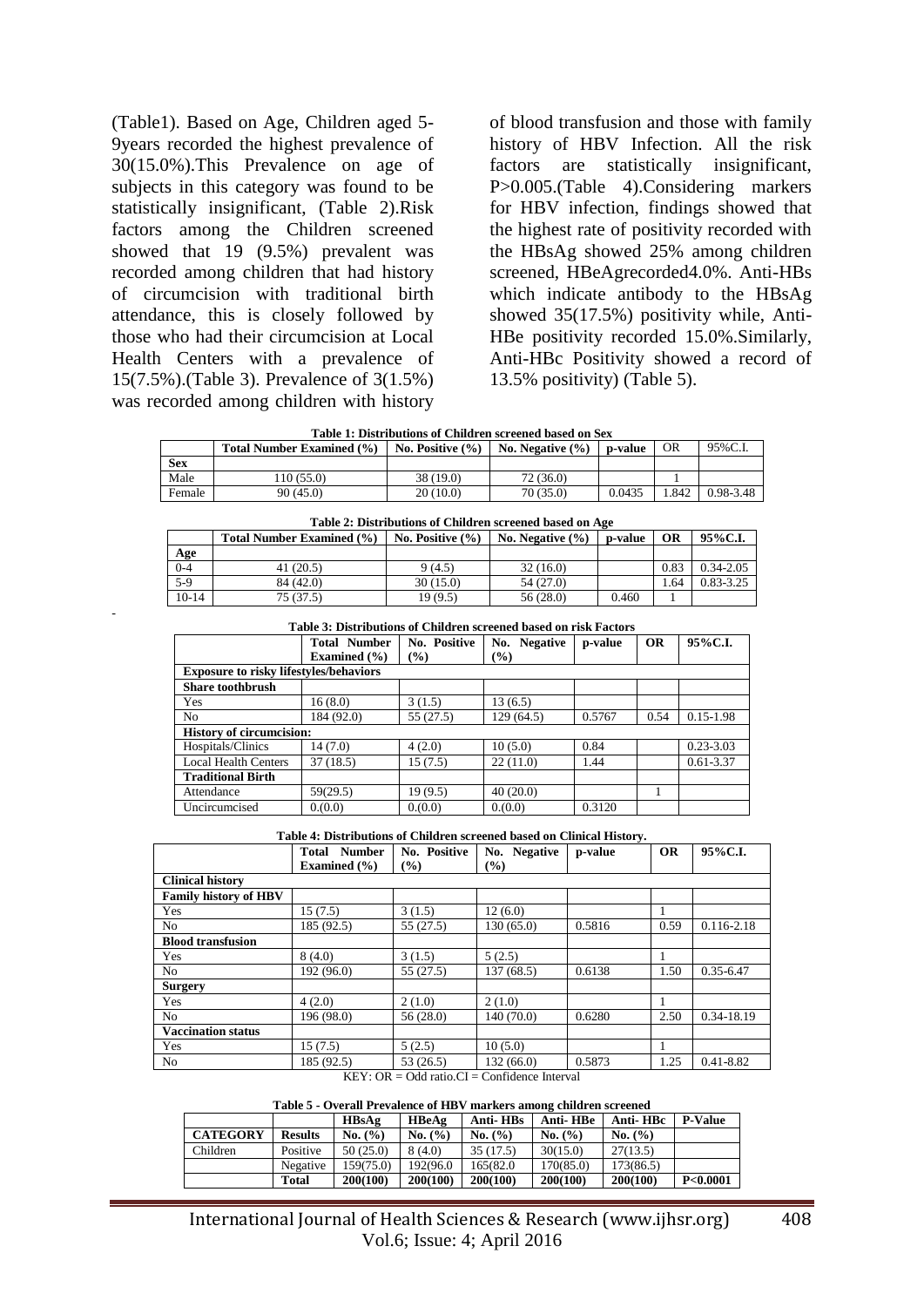### **DISCUSSION**

In this study, two hundred (200) children were screened, overall prevalence of 58(29.0%) was recorded, which is much higher than the outcome of a similar study conducted by Ndako *et al,* **[24]** in Kuru Community, North-Central Nigeria with a prevalence rate of 35(9.7%).Furthermore, some studies conducted in Nigeria by Sirisena *et al,* **[25]** Bukbuk *et al,* **[26]** corroborated the increasing prevalence of the HBV.

The value obtained in this study was however higher than 7.6% prevalence reported in a study among primary school children in Nnewi, Nigeria, Chukwuka *et al*. **[27]** and 6.7% among Saudi Arabian children Al-Faleh *et al*  $\left[\frac{28}{128}\right]$  This study also showed a higher prevalence compared to a similar study among children attending a tertiary health institution in Niger Delta, Nigeria by Alikor and Erhabor <sup>[29]</sup> where 12.4% prevalence was recorded. However a much more lower prevalence of 4.6% was obtained in another study by Uleanya and Obidike, **[30]** among children attending outpatient clinic (CHOP) of the University of Nigeria Teaching Hospital, Ituku.

Age distribution of HBV infection in this study showed that, among different age groups screened, subjects aged 5-9 had the highest prevalence rate of 15.0%,compared to 3.9% highest prevalence recorded among children aged 7-9 years as obtained in the work of Ndako *et al,* **[24]** In a similar study by Uleanya and Obidike. <sup>[30]</sup> the least prevalence was observed among children aged 1-5 years (2%) while the highest prevalence of HBsAg was observed among those aged 6-10 years with (6.5%) prevalence. Studies by Sirisena *et al* **[25]** Bukbuk *et al*, **[26]** corroborated the increasing prevalence with age and showed the overall prevalence to be above 9.7 %.).

The age of acquiring infection remains a major determinant of incidence and prevalence rates. It is believed that 25.0% of children are infected at 1 - 5 years of age; while about 1.0 - 5.0% of those infected are older children that end up as

carriers Goldstein **[31]** These carriers, though asymptomatic, might serve as reservoir of the virus and medium for spreading infection among other children Odusanya. **[32]** However, there was no statistical significant relationship between age and the viral infections in this study.

Considering the prevalence of HBsAg based on gender, this study showed that gender is critical to the acquisition of HBV infection. 38(19.0%) of the males tested were positive for the infection compared to 20(10.0%) females. This is similar to the work of Bukbuk *et al,* **[26]** who found that HBV antigenaemia was higher among male subjects studied with 47.2 % positivity compared to female subjects with 38.1%.Another similarity was observed in the work of Isa *et al*,  $\left[33\right]$  who showed that, males were more prevalent with hepatitis B virus infection with (10%) than their female counterparts with (6.7%). However, the result obtained from this study disagrees with the work of Donbraye *et al.* <sup>[34]</sup> who reported a higher female prevalence of (15.4%) compared to the male subjects with  $(12.7\%)$ .

Similarly, the result obtained by Uleanya and Obidike **[30]** recorded a slightly higher prevalence of HBsAg among the females subjects studied. Gogos *et al* **[35]** concluded that males are known to increase the risk of Serum hepatitis infection. This is was corroborated by the results obtained from this study where risk factor in males were considered with regards to the rate of HBV infection among male subjects that had the traditional method of circumcision recorded a higher rate of infection rate compared to male that had their circumcision in clinics. Though the prevalence rates in this study was similar with the findings of Emechebe **[36]** in Alikor **[37]** and Bukbuk **[26]** who observed a higher prevalence among males. Considering risk factor, children with history of HBV infection in the family recorded 3(1.5%) positivity, compared to those without any history of HBV infection. Similarly, Findings from this work showed that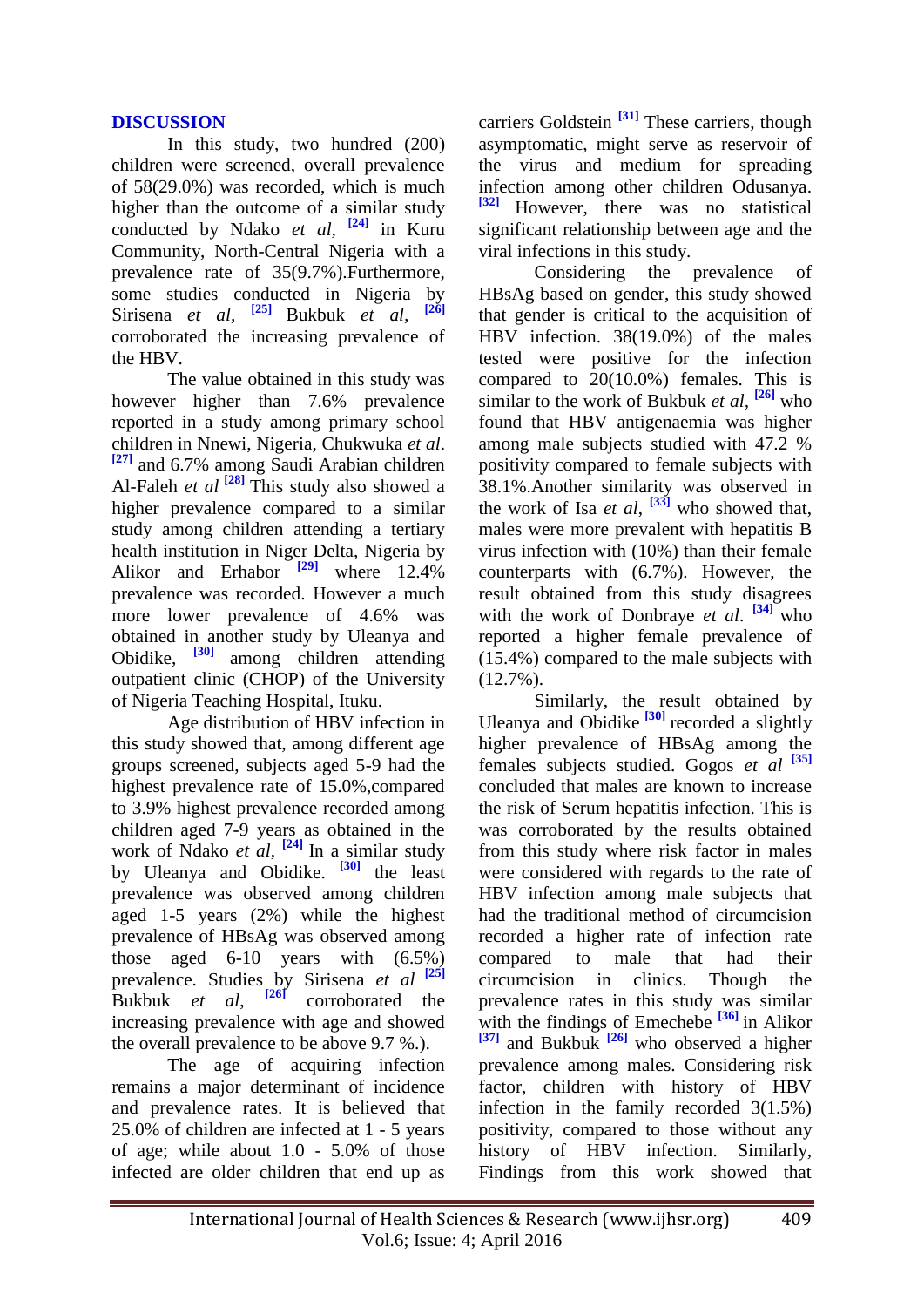children positive for HBsAg with history of HBV infection in the family recorded 15(7.5%) positivity. This suggests that they may have contacted the virus from their mother, family members or peer groups. It has been shown that children can acquire HBV infection during delivery or post partum through breast feeding or from chronic carrier mothers, Agbede *et al* **[38]** and through contact among siblings or children of poorer and larger families, Toukan *et al.* **[39]**

It has been shown that children can acquire HBV during delivery or postpartum, through breast feeding or from chronic carrier mothers (Agbede *et al*, **[38]** Wolf **[39]** added that HBV could be transmitted through infected family members while children without HBV history in the family could have contacted the virus from other predisposing factors. The social class of the parents in this study was not significantly associated with HBsAg positivity. This may be because of equal exposure to the risk factors of HBV, among children of different social classes.

However, it has been suggested that the higher the social class, the lower the number of children positive to HBsAg. This could be because people in the lower socioeconomic class are more likely to indulge in activities that may promote infection with HBV such as alternative medicine, share sharp objects and toothbrushes. This is similar to the findings of Emechebe **[36]** Furthermore, serological evidence of previous HBV infections varies depending on age and socioeconomic class Ezegbudo *et* al **[41]**

Other risk factors such as sharing of toothbrush among siblings or household members16 (8.0%) prevalence rate was recorded, this was found to be statistically insignificant, however the alkaline nature of the saliva may be a contributing factor at reducing transmission rate of the virus through bite. Meanwhile, an intraoral trauma during brushing could be the source of transmission; making the chance of transmitting the virus through this route is

likely substantial as such sharing is most likely to occur over prolonged time period. This finding is similar to the work of Nwokediuko. **[42]**

Liver enzyme analysis on HBsAg seropositive subjects 59 (100%), showed that 55(93.2%) had normal ALT levels while 10(16.9%) had elevated ALT levels. This indicates the risk of HBV-related liver disease such as hepatocellular carcinoma or eventual liver cancer in the nearest future if no prompt attention is sought by these positive subjects. World health organization WHO, <sup>[43]</sup> stated that about 25% of adults who become chronically infected during child hood die from HBV-related liver cancer or cirrhosis. Uneke and Ogbu **[44]** reported that at the stage of non-replication the ALT levels are within the reference range while HBsAg may still be actively replicating.

In the study conducted by Tsai *et al,* **[45]** Liver function tests are used to determine if the liver has been damaged or its function impaired among the children that tested positive for the HBV, ALT result showed 6.9% abnormality. ALT levels have been correlated positively with liver inflammation, while patients with persistently normal ALT levels had significantly lower liver damage compared with patients with either intermittent of persistently elevated ALT Levels. **[46]** Therefore measurement of aminotransferase levels by serial observations and analysis remain the most common and convenient way to identify liver inflammation in patients particularly with chronic HBV infection.

From this study the highest rate of positivity recorded involved the HBsAg with 25% among children. According to Lee **[47]** The presence of HBsAg for longer than 6 months after acute infection indicates chronic infection. The detection of HBsAg and absence of IgM anti-HBc in a single serum specimen also generally indicates chronic HBV infection. Shortly after the appearance of the HBsAg, the hepatitis B e antigen (HBeAg) generally becomes evident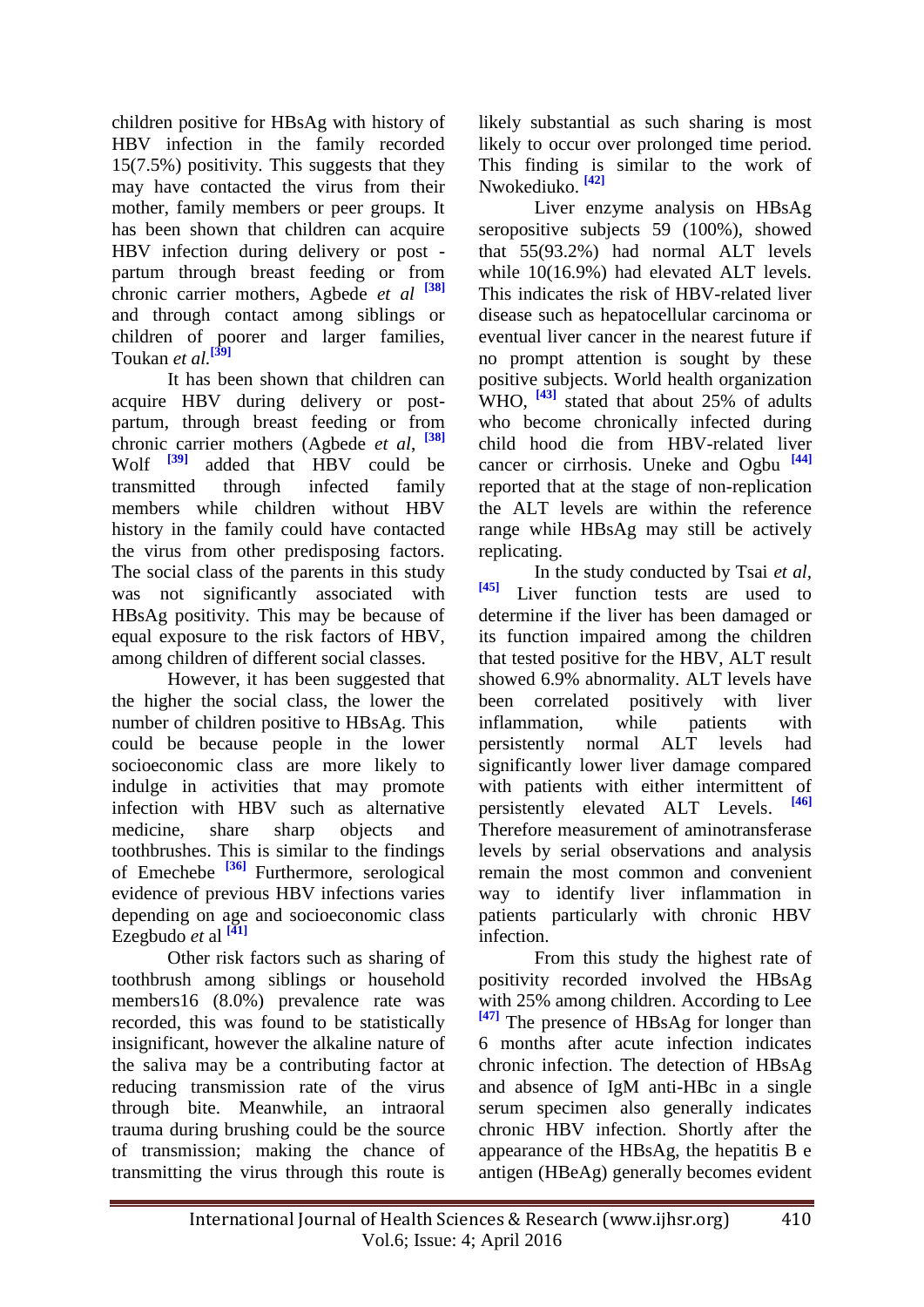(Ganem and Prince, **[48]** although serum HBV DNA assays will show the presence of HBV DNA prior to the appearance of HBsAg or HBeAg, with HBV DNA levels. (Rehermann *et* al. **[49]** The HBeAg recorded in this study showed 4.0% among the children screened. Previous study reported (Yang *et al*  $\begin{bmatrix} 50 \end{bmatrix}$  the presence of HBeAg in serum indicate active viral replication.

The continued presence of HBeAg generally reflects higher HBV DNA levels and greater infectiousness. Some patients with chronic HBV infection may have resolution of their HBeAg along with appearance of anti-HBe, and this usually correlates with low (or absent) HBV levels and relatively normal levels of hepatic aminotransferase levels Lee. **[21]** Anti-HBe positivity among the Children screened showed a record of 15.0% positivity. Anti-HBs which indicates antibody to the HBsAg showed 35(17.5%) positivity for those patients who resolve their infection, HBsAg disappears at about 3 to 6 months, often just prior to the detection of antibodies to hepatitis B surface antigen (anti-HBs).

The presence of anti-HBs following acute infection generally indicates recovery and protective \immunity against reinfection. In addition, patients with resolution of infection have disappearance of HBeAg and development of antibodies to hepatitis B e antigen (anti-HBe). Patients with resolved infection have persistence of anti-HBc for life, but about 4 to 6 months after the appearance of anti-HBc, the total anti-HBc predominantly consists of IgG. Rehermann, **[49]** Earlier studies Zhang *et al*, **[46]** reported that the history of vaccination could be attributed to HBsAb positivity, which should increase the confidence of the population on immunization process. Anti-HBc Positivity showed that children screened recorded 13.5%, ,while Anti-HBc recorded a positivity of 9.3% among subjects aged 5-9 years, About the time that clinical symptoms develop, antibody to hepatitis B core antigen (anti-HBc) appears, primarily detectable as the IgM class (IgM anti-HBc) Mast *et al,* **[51]**

## **CONCLUSION**

The prevalence rate of Hepatitis B virus recorded from this study is alarming going by the predisposing risk factors outlined which calls for a prompt enlightenment on the various risk factors that can predispose our study subjects to HBV infections. It is most disturbing that most parents and guardian of the subjects screened had no knowledge of hepatitis B virus (HBV), which emphasizes the need for public enlightenment campaign coupled with routine screening, prompt vaccination regimen and management of infected individuals, these measures would help reduce the cycle of transmission in the population.

## **REFERENCES**

- 1. Prescott LM, Harley JP and Klein DA Microbiology.2008; (7th edn), McGraw Hill, New York pp 936.
- 2. Kramvis A, Kew M, François G March."Hepatitis B virus genotypes". 2005; *Vaccine* 23 (19):2409–23. doi:10.1016/j.vaccine.2004.10.045.PMI D 15752827.
- 3. Lavanchy D. Hepatitis B virus epidemiology, disease burden, treatment, and current and emerging prevention and control measures. J Viral Hepat2004; 11:97-107.
- 4. World Health Organization (WHO) 2004. Advanced Immunization Management (AIM). Hepatitis B. [Cited 2005 August 19]. Available from: [www.who.int/mediacentre/f](http://www.who.int/mediacentre/)actsheets/fs 204/en/.
- 5. Kire CF. The Epidemiology and Prophylaxis of Hepatitis B in sub-Africa: a View from tropical and subtropical Africa.*Gut 1996; 38: S5- S12*6.
- 6. Sirisena ND, Njoku MO, Idoko JA. Carriage rate of hepatitis-B surface antigen (HBsAg) in an urban community in Jos, Plateau State, Nigeria. Niger Postgrad Med J 2002; 9:7-10.
- 7. Baba MM, Ajayi BB, Ekanem IA. Prevalence of hepatitis B surface antigen among patients suspected of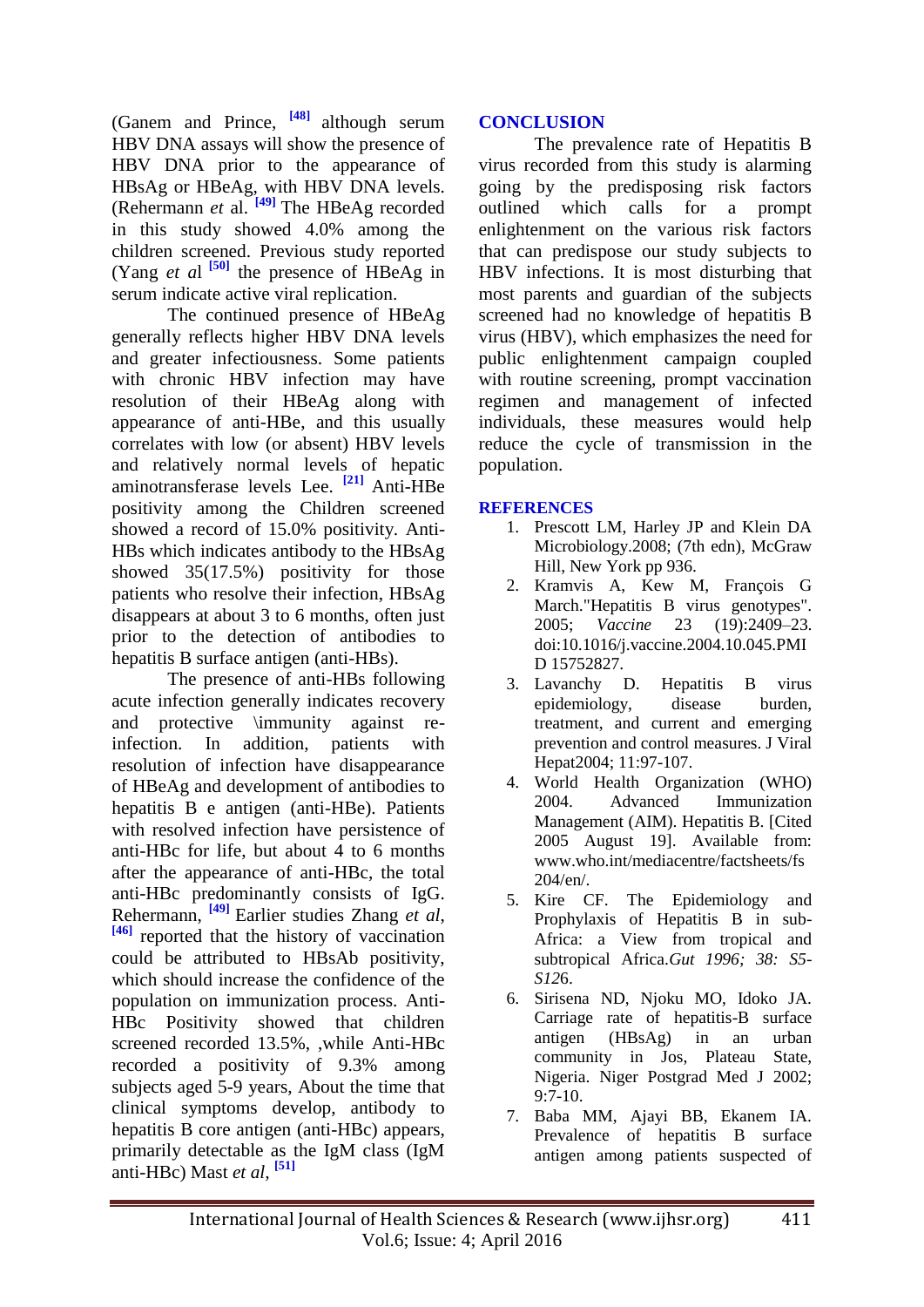liver diseases in a Nigerian hospital. Niger Postgrad Med J 2000; 7:91-5.

- 8. Yazigi N, Balistrere WF. Viral Hepatitis. In: Kliegman RM, Behrman RE, Jenson HB, Stanton BF(eds) Nelson Textbook of Paediatrics.18th edition, Philadelphia, Saunders Elsevier, 2007:1680-1690.
- 9. Custer B, Sullivan SD, Hazlet TK, Iloeje U, Veenstra DL, Kowdley KV. Global Epidemiology of Hepatitis B Virus. *J ClinGastroenterol2004; 38: S158-S168*.
- 10. Thio CL, Seaberg EC, Skolasky RJr, Phair J, Visscher B, Munoz A.HIV-1, Hepatitis B Virus and Risk of Liverrelated Mortalityin the Multicenter cohort Study(MACS). *Lancet 2002; 360:1921-1926.*
- 11. [Calvin Q P](http://www.ncbi.nlm.nih.gov/pubmed/?term=Pan%20CQ%5Bauth%5D) and [Jin X Z.](http://www.ncbi.nlm.nih.gov/pubmed/?term=Zhang%20JX%5Bauth%5D) Natural History and Clinical Consequences of Hepatitis B Virus Infection. Int J Med Sci. 2005;  $2(1)$ : 36-40.
- 12. Wright, T.L. Introduction to chronic hepatitis B infection. *American Journal of Gastroenterol;* 2006. 101 (1): 81-86.
- 13. Kane M. Global programme for control of hepatitis B infection. Vaccine. 1995;13Suppl 1:S47-9
- 14. WHO, Hepatitis B.http:// www.who.inf/inf-fs/en/fact204.html (assessed 5 December 2014).
- 15. Finlayson NDC, Bouchier IAD. Diseases of the Liver and Biliary System. In: Edwards CRW, Bouchier IAD, Haslett C, Chilvers E (eds) Davidson's Principles and Practice of Medicine. 17th edition, Edinburgh, *Churchill Livingstone,1995: 483-545*
- 16. Kew MC. Progress towards the comprehensive control of hepatitis B in Africa: a View from South Africa. *Gut 1996; 38: S31-36.*
- 17. [CDC. Prevention of perinatal hepatitis](http://www.cdc.gov/mmwr/preview/mmwrhtml/00042966.htm)  [B through enhanced case management--](http://www.cdc.gov/mmwr/preview/mmwrhtml/00042966.htm) [-Connecticut, 1994--1995, and United](http://www.cdc.gov/mmwr/preview/mmwrhtml/00042966.htm)  [States, 1994. MMWR 1996;45:454--7.](http://www.cdc.gov/mmwr/preview/mmwrhtml/00042966.htm)
- 18. Alexander J, Kowdley KV. Epidemiology of Hepatitis B ClinicalImplication. *Medscape General Medicine 2006; 8:13-18.*
- 19. Jibrin B, Jiya NM, Ahmed H. Prevalence of Hepatitis B surfaceAntigen in children with sickle

cell anemia. *Sahel Med J2014; 17:15- 18.*

- 20. Baha W, Foullous A, Dersi N, Theythey TP, alaoui KE, Nourichafi N, *et al*. Prevalence and risk factors of hepatitis B and C virus infections among the general population and blood donors in Morocco. BMC Pub Health 2013;13:50 (doi:10.1186/1471-2458-13-50)
- 21. Lee, W.M. Hepatitis B virus infection. *N. Engl. J. Med*. 1997; 11; 337:1733- 1745.
- 22. Mahoney, F.J. Update on diagnosis, management, and prevention of hepatitis B virus *infection. Clinical Microbiology. Review,* 1999; 12:351- 366.
- 23. Mast, E.E., Weinbaum, C.M. and Fiore, A.E. A comprehensive immunization strategy to eliminate transmission of hepatitis B virus infection in the United States: recommendations of the Advisory Committee on Immunization Practices (ACIP) Part II: immunization of adults. MMWR Recomm.2006; Rep. 55:1-33.
- 24. Ndako, J.A., Echeonwu, G.O.N., Olabode, A.O., Nwantiki, O.O., Aimakhu, S.O., Onovoh, E.M., Chukwuekezie, J., Banda, J.M. and Paul G.A. Seroprevalence of Hepatitis B surface antigen (HBsAg) among children of Primary School age in community, North - Central Nigeria. *Sierra Leone Journal of Biomedical Research,* 2010; 2 (1) 32-37
- 25. [Sirisena ND,](http://www.ncbi.nlm.nih.gov/pubmed/?term=Sirisena%20ND%5BAuthor%5D&cauthor=true&cauthor_uid=11932753) [Njoku MO,](http://www.ncbi.nlm.nih.gov/pubmed/?term=Njoku%20MO%5BAuthor%5D&cauthor=true&cauthor_uid=11932753) [Idoko JA,](http://www.ncbi.nlm.nih.gov/pubmed/?term=Idoko%20JA%5BAuthor%5D&cauthor=true&cauthor_uid=11932753) [Isamade E,](http://www.ncbi.nlm.nih.gov/pubmed/?term=Isamade%20E%5BAuthor%5D&cauthor=true&cauthor_uid=11932753) [Barau C,](http://www.ncbi.nlm.nih.gov/pubmed/?term=Barau%20C%5BAuthor%5D&cauthor=true&cauthor_uid=11932753) [Jelpe D,](http://www.ncbi.nlm.nih.gov/pubmed/?term=Jelpe%20D%5BAuthor%5D&cauthor=true&cauthor_uid=11932753) [Zamani](http://www.ncbi.nlm.nih.gov/pubmed/?term=Zamani%20A%5BAuthor%5D&cauthor=true&cauthor_uid=11932753)  [A,](http://www.ncbi.nlm.nih.gov/pubmed/?term=Zamani%20A%5BAuthor%5D&cauthor=true&cauthor_uid=11932753) [Otowo S.](http://www.ncbi.nlm.nih.gov/pubmed/?term=Otowo%20S%5BAuthor%5D&cauthor=true&cauthor_uid=11932753) Carriage rate of hepatitis-B surface antigen (HBsAg) in an urban community in Jos, Plateau State, Nigeria[.Niger Postgrad Med J.](http://www.ncbi.nlm.nih.gov/pubmed/11932753) 2002; 9(1):7-10.
- 26. Bukbuk, D.N., Bassi, A.P. and Mangoro, M.N. Sero-prevalence of Hepatitis B Surface Antigen among Primary School Pupils in Rural Hawal Valley, Borno State, Nigeria*. Journal of Community Medicine Pri. Health Care,* 2005; 17: 20-23.
- 27. Chukwuka, J.O., Ezechukwu, C.C., Egbunonu, I. and Okoli, C.C. Prevalence of Hepatitis B Surface Antigen in Primary School Children in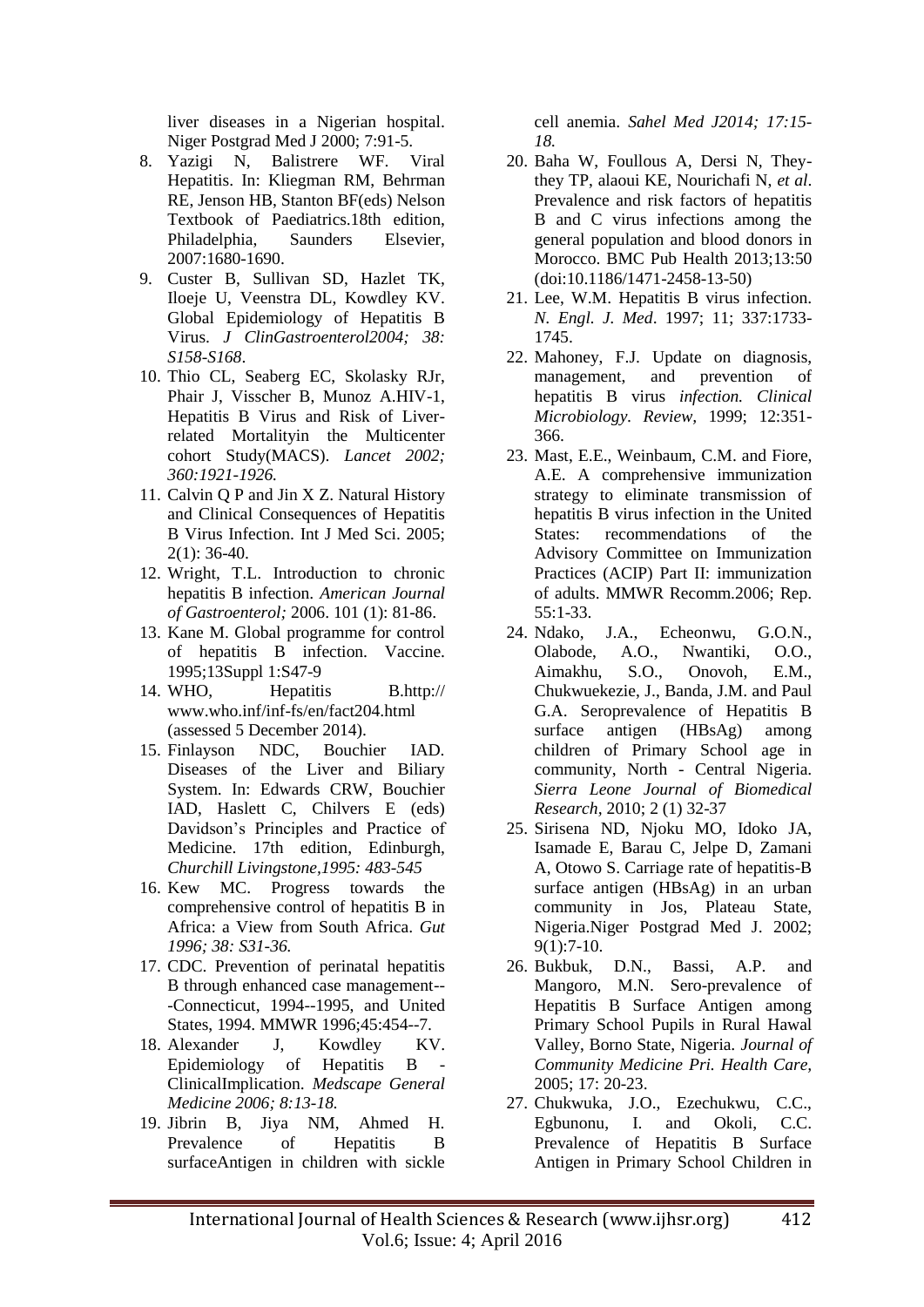Nnewi, Nigeria. *Nigerian Journal of Clinical Practice*, 2004; 7: 8-10.

- 28. Al-Faleh, F.Z., Ayoola, E.A., Arif, M., Ramia, S., Al-Rashed, R., Al-Jeffry, M., Al-Mofarreh, M., Al-Karawi, M., Al-Shabrawy, M. Seroepidemiology of Hepatitis B virus Infection in Saudi Arabian Children: A Baseline Survey for Mass Vaccination against. *Hepatitis Journal of Infection*, 1992; 24: 197-206.
- 29. Alikor, E.A., Erhabor, O.N. Seroprevalence of Hepatitis B Surface Antigenaemia in Children in a Tertiary Health Institution in the Niger Delta of Nigeria .*Nigerian Journal of Medicine*, 2007;16: 250-251.
- 30. Uleanya ND and Obidike EO. Prevalence and risk factors of hepatitis B virus transmission among children in Enugu, Nigeria. *Nigeria Journal of Paed* .2015; 42 (3):199-203.
- 31. Goldstein, S.T. Incidence and risk factors for acute hepatitis B in the United States. Implication for vaccination programme. *Journal of infectious Disease*, 2002; 185:713-719.
- 32. Odusanya, O.O., Alufohai, F.E., Meurice, F.P., Wellens, R., Weil, J., and Ahonkhai, V.I. Prevalence of hepatitis B surface antigen in vaccinated children and controls in rural Nigeria. *International Journal of Infectious Disease*, 2005; 9(3): 139-143.
- 33. Isa MA, Bello, HS ,Gulani, IA, Aliyu, B , Aisha MA and Iliya H. Prevalence of Hepatitis B virus infection among children attending Mohammed Shuwa Memorial Hospital Maiduguri, Borno state, Nigeria. Int. J. Adv. Res. Biol.Sci. 2015; 2(1):128–132.
- 34. Donbraye E., Japhet M. O., Adesina A. O. and Abayomi. Prevalence of asymptomatic hepatitis B virus surface antigenemia in children in Ilesha, Osun State, Southwestern, Nigeria. *African Journal of Microbiology*. 2014; 8(23): 2329-2331
- 35. Gogos, C.A., Fouka, K.P., Nikiforidis, G., Avgeridis, K., Sakellaropoulos, G., Bassaris, H., Maniatis, A. and Skoutelis, APrevalence of Hepatitis B and C virus Infection in the General Population and Selected Groups in South-Western Greece. *Eurupean Journal of Epidemiology*. 2003; 18: 551-557.
- 36. Emechebe GO, Emodi IJ, Ikefuna AN. Hepatitis B Surface Antigenemia among transfused Children with Sickle Cell Anaemia in Enugu, Nigeria. *Niger Med J2008; 49:88-90.*
- 37. Alikor EAD, Erhabor ON. Seroprevalence of Hepatitis B Surface Antigenemia in children in a Tertiary Health Institution in the Niger Delta of Nigeria. *Niger J Med2007; 16: 250-251*
- 38. Agbede, O.O., Iseniyi, J.O., Kolawale, M.O. and Ojuwa, A. Risk factors and seroprevalence of Hepatitis B antigenemia in mothers and their preschool children in Ilorin, *Nigeria Journal of Therapy* 4:67-72.
- 39. Toukan, A.U., Sharaiha Z.K., Abu-el-Rub, O.A., Hmoud, M.K., Dahbour, S.S., Hashem, Abu-Hassan, Yacoub, S.M., Hadler, S.C., Margolis, H.S., Coleman, P.J., and Maynard, J.E. (1990). The Epidemiology of Hepatitis B virus among Family Members in the Middle East. *American Journal of Epidemiology*, 2007; 132: 220-232.
- 40. Wolf, D.C. (2003). Hepatitis viral emedicine. Com. Inc. http:// www.ccjm.org/hepaititis 2003
- 41. Ezegbudo, C.N., Agbonlahor, D.E., Nwobu, G.O., Igwe, C.U., Agba, M.I., Okpala, H.O. and Ikaraoha, C.I. The Seroprevalence of Hepatitis B Surface Antigen and Human Immunodeficiency Virus among Pregnant Women in Anambra State, Nigeria. *Shiraz E-Medical Journal*2004; 5:1-25.
- 42. Nwokediuko, S.C. and Ijeoma,U. Seroprevalence of antibody to HDV in Nigerians with hepatitis B virus-related liver diseases. *Nigerian Journal of Clinical Practice,* 2009; 12:439-442.
- 43. World Health Organization (WHO). Hepatitis A fact sheet N°204. 2006. Accessed August 2008.
- 44. Uneke CJ, Ogbu PUI, Anyanwu GI, Njoku MO, Idoko JH. Prevalence of hepatitis B surface antigen among blood donors and HIV-infected patients in Jos, Nigeria. Journal MemInst Oswaladocruz, Rio de Janeiro 2005; 100(1): 13-16
- 45. [Tsai HT,](http://www.ncbi.nlm.nih.gov/pubmed/?term=Tsai%20HT%5BAuthor%5D&cauthor=true&cauthor_uid=19065350) [Tsai TH,](http://www.ncbi.nlm.nih.gov/pubmed/?term=Tsai%20TH%5BAuthor%5D&cauthor=true&cauthor_uid=19065350) [Lu TM,](http://www.ncbi.nlm.nih.gov/pubmed/?term=Lu%20TM%5BAuthor%5D&cauthor=true&cauthor_uid=19065350) [Yang CC.](http://www.ncbi.nlm.nih.gov/pubmed/?term=Yang%20CC%5BAuthor%5D&cauthor=true&cauthor_uid=19065350) Immunopathology of hepatitis B virus infection. Int.Rev. Immunu. 2008; 27(6):427-446.